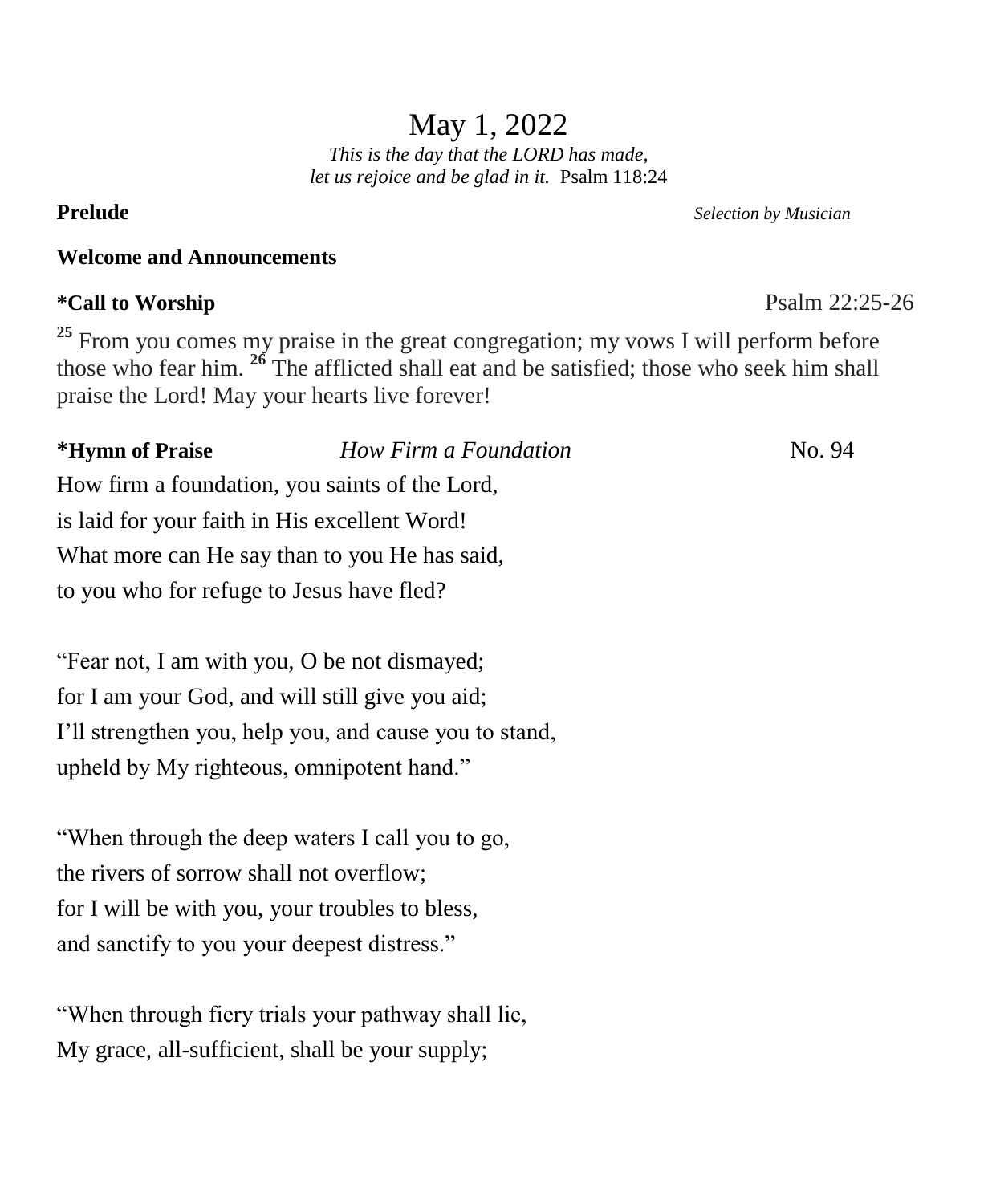the flame shall not hurt you: I only design your dross to consume and your gold to refine."

"E'en down to old age all My people shall prove My sovereign, eternal, unchangeable love; and when hoary hairs shall their temples adorn, like lambs they shall still in My bosom be borne."

"The soul that on Jesus has leaned for repose, I will not, I will not desert to His foes; the soul, though all hell should endeavor to shake, I'll never, no never, no never forsake."

Hymns from *Trinity Hymnal* used by permission of Great Commission Publications.

#### **\*Prayer of Invocation & Adoration**

**Reading of the Law Matthew 5:27-32 (Pew pg. 810/LP pg. 1011)** 

#### \**Prayer of Confession**

Heavenly Father, we come to you today as people who would rather govern our own lives than submit to your rule and shepherding. Instead of bowing down in reverence, full of awe and wonder that you, the almighty King and creator of the universe should stoop so low to love and care for us, we often treat you as a servant who should do our bidding and meet all our desires. Instead of honoring the wonderful and merciful Father that you are to us, we run from your goodness and love toward the false and dangerous hopes of our desires and idolatries. Our inability to discipline our wandering ways results in incredible brokenness in our lives and relationships: our families, friends, and coworkers have often become the recipients as well as the source of our sin and pain. Forgive us of all these sins, all our foolishness, and all our rebellion against your holy name. Wash us clean by the blood of your victorious Son, Jesus Christ. In whose name we now pray. Amen

#### Assurance of Pardoning Grace **Ps. 22:27-28**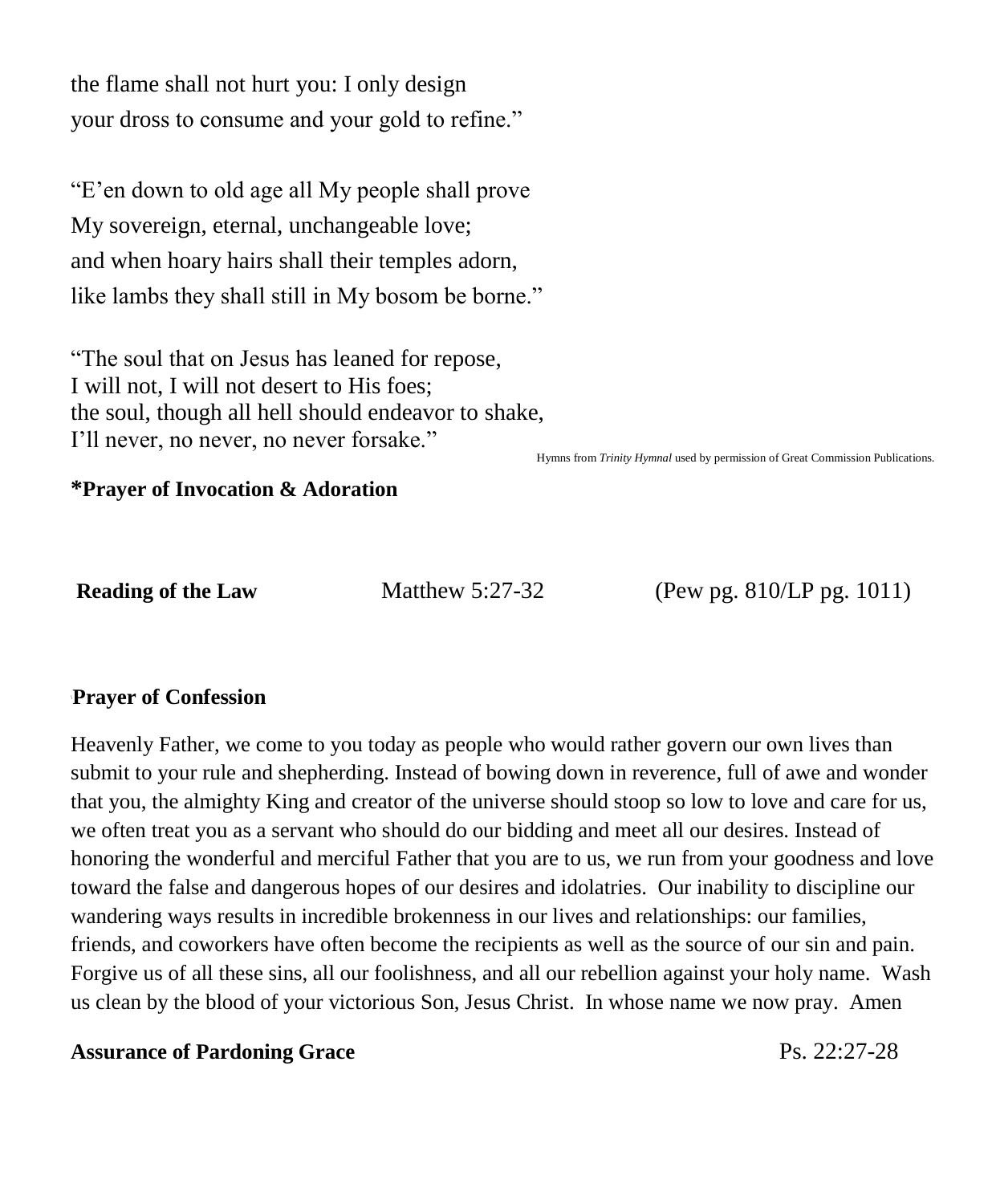**<sup>27</sup>** All the ends of the earth shall remember and turn to the Lord, and all the families of the nations shall worship before you. **<sup>28</sup>** For kingship belongs to the Lord, and he rules over the nations.

| *Hymn of Thanksgiving                                                                                                                                                         | Psalm 22       | Insert                                                                         |  |  |
|-------------------------------------------------------------------------------------------------------------------------------------------------------------------------------|----------------|--------------------------------------------------------------------------------|--|--|
| <b>Scripture Reading</b>                                                                                                                                                      | Acts $8:26-40$ | (Pew pg. 917/LP pg. 1144)                                                      |  |  |
| <b>The Apostles' Creed</b>                                                                                                                                                    |                | (pg 845 in Trinity Hymnal)                                                     |  |  |
| <b>Prayer of Intercession</b>                                                                                                                                                 |                |                                                                                |  |  |
| <b>Offering</b>                                                                                                                                                               |                | <b>Selection by Musician</b>                                                   |  |  |
| *Doxology<br>Praise God, from Whom all blessings flow;<br>Praise Him, all creatures here below;<br>Praise Him above, ye heav'nly host;<br>Praise Father, Son, and Holy Ghost. |                | No. 731                                                                        |  |  |
| Amen.                                                                                                                                                                         |                | Hymns from Trinity Hymnal used by permission of Great Commission Publications. |  |  |

**\*Prayer of Thanksgiving**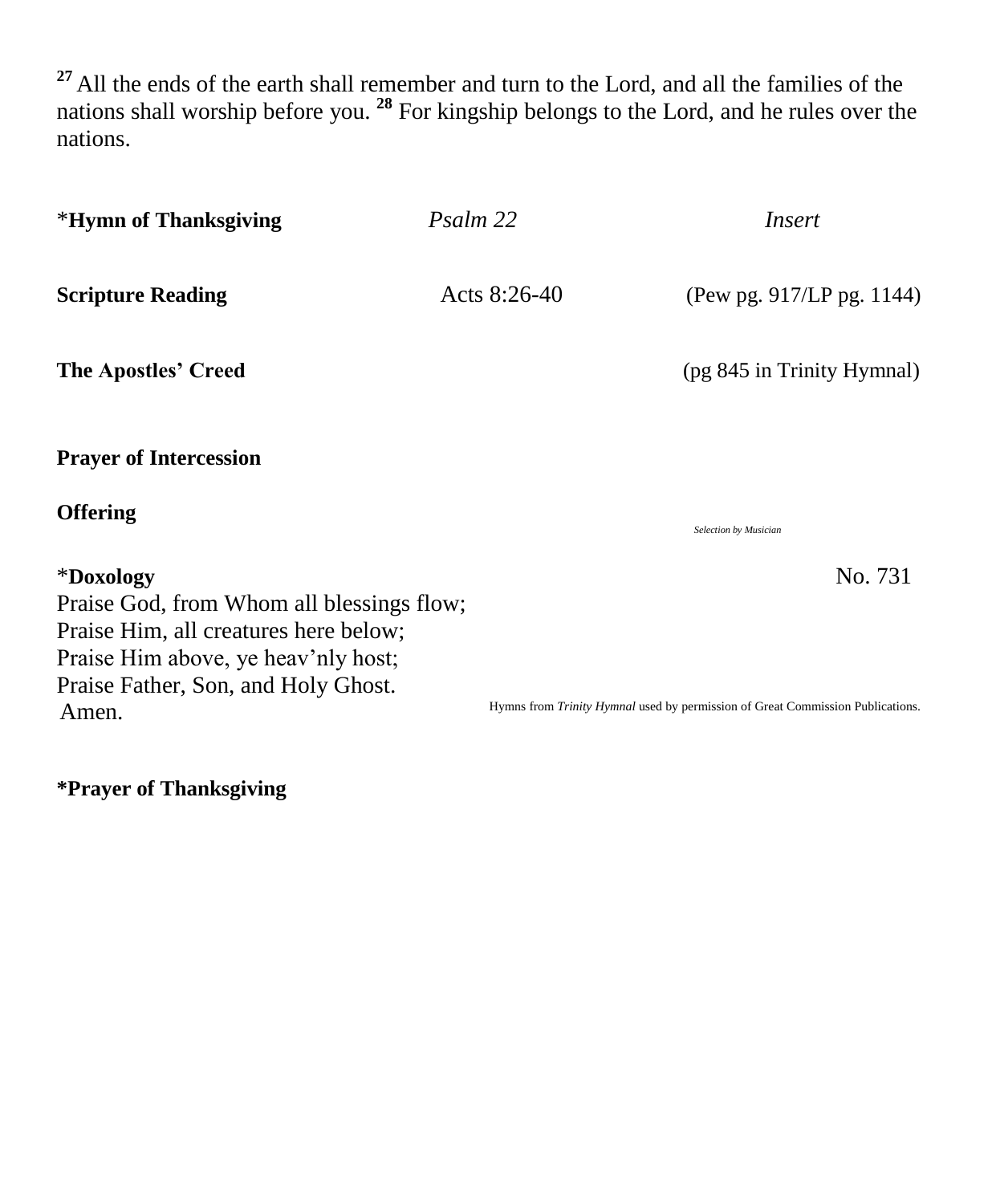**\*Hymn of Preparation** *Before the Throne of God Above*



Text and Music: Vikki Cook; © 1997 Sovereign Grace Worship. All rights reserved. Reprinted with permission under CCLI #376630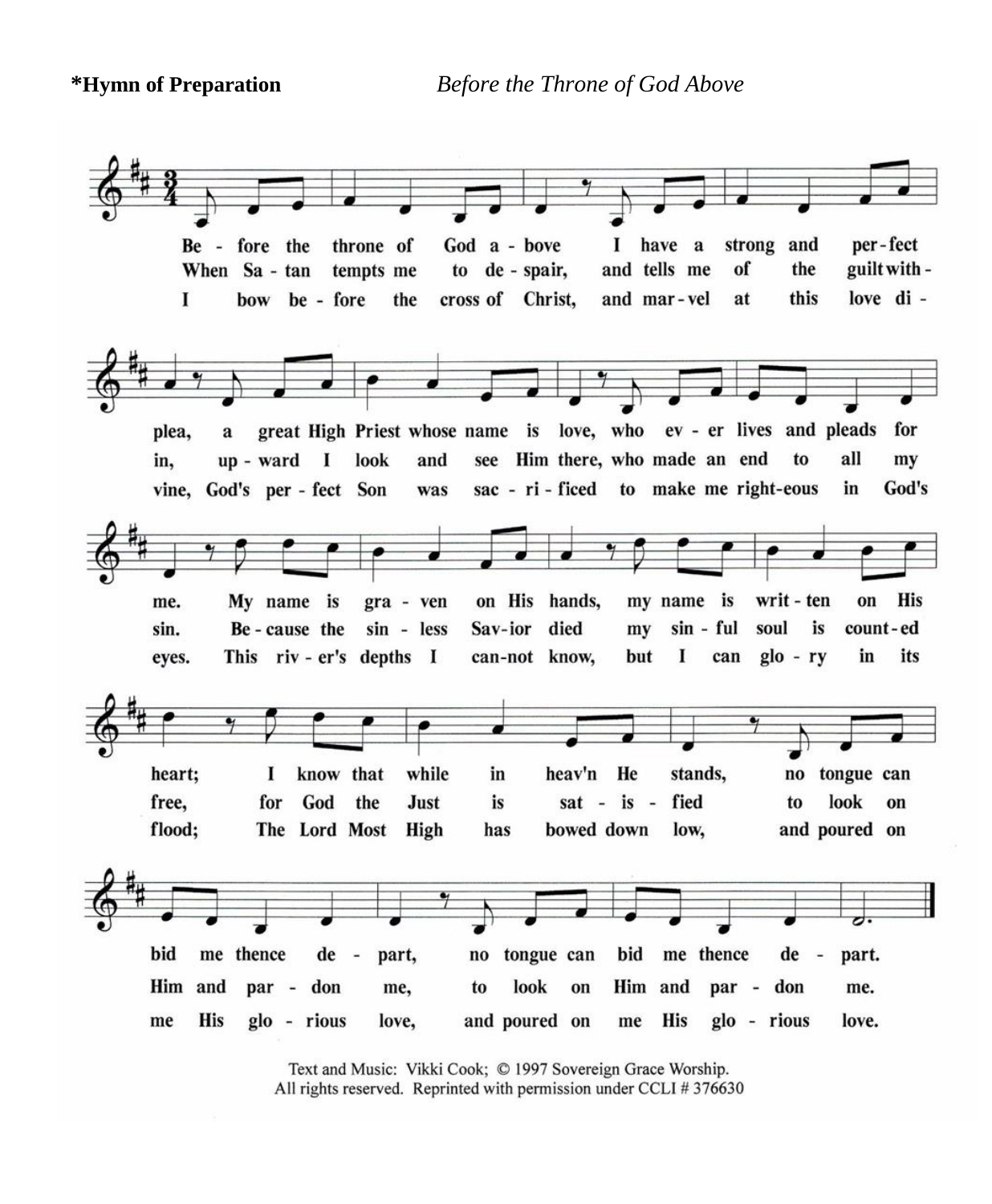1. The Mountain of the LORD (4:1-5)

2. The Kingdom Comes (4:6-8)

3. Now and Then (4:9-5:1)

Questions:

- 1. What does the phrase "latter days" refer to in the Bible? How has it been misunderstood historically?
- 2. What does the temple ultimately represent to God's people? Has it always reperesented this to God's people? Even in the OT?
- 3. How does the concept of God's Kingdom fit in to your theology? Is the Kingdom of God something that is past, present, future, all of the above, none of the above? Explain.
- 4. What is the cost of victory in battle? What is the cost of victory over your sins? How does this sustain you in your day to day struggles?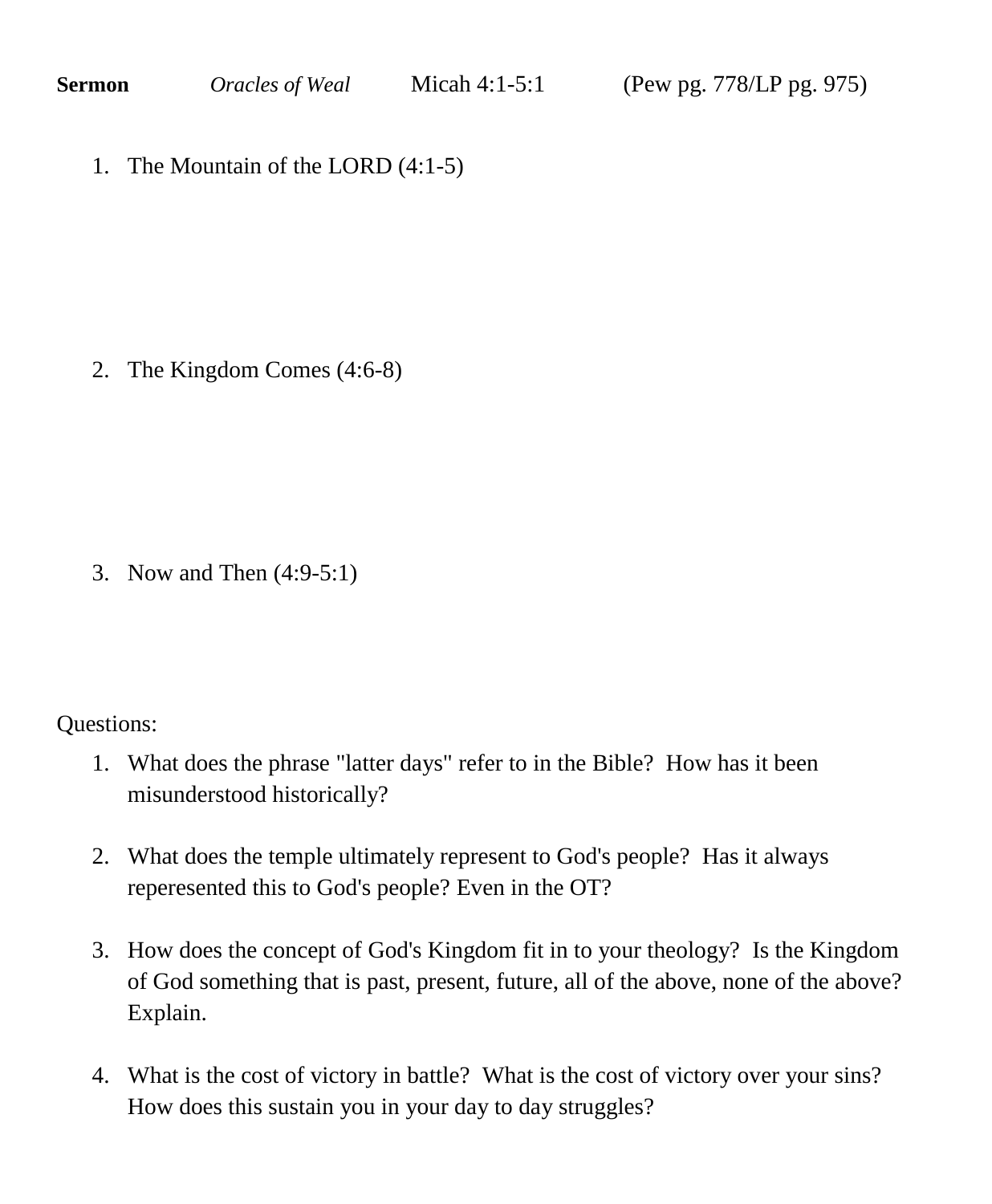# **The Lord's Supper**

(wine in the wine-colored cups and grape juice in the clear cups)

*Sursum Corda* Leader: Lift up your hearts! **People: We lift them up to the Lord!** 

Music: Selections from the Hymnal

Hymns from *Trinity Hymnal* used by permission of Great Commission Publications.

#### **\*Hymn of Response** *<i>Jesus Paid It All* **<b>Constant Constant Constant** No. 308

I hear the Savior say, "Your strength indeed is small, child of weakness, watch and pray, find in me, your all in all."

# **REFRAIN: Jesus paid it all, all to him I owe; sin had left a crimson stain, he washed it white as snow.**

Lord, now indeed I find your power, and yours alone, can change the leper's spots, and melt the heart of stone. **REFRAIN**

For nothing good have I whereby your grace to claim-- I'll wash my garments white in the blood of Calv'ry's Lamb. **REFRAIN**

And when, before the throne, I stand in him complete, "Jesus died my soul to save," my lips shall still repeat. **REFRAIN** Hymns from *Trinity Hymnal* used by permission of Great Commission Publications.

#### **\*Benediction**

#### **\*Gloria Patri** No. 735

**Postlude** 

Glory be to the Father, and to the Son, and to the Holy Ghost; as it was in the beginning, is now, and ever shall be, world without end. Amen, amen.

Hymns from *Trinity Hymnal* used by permission of Great Commission Publications.

*Selection by Musician*

**\* Congregation:** Please stand as able.

**Piano** Paige Mecyssine **Intercessory Prayer** Yon Lindborg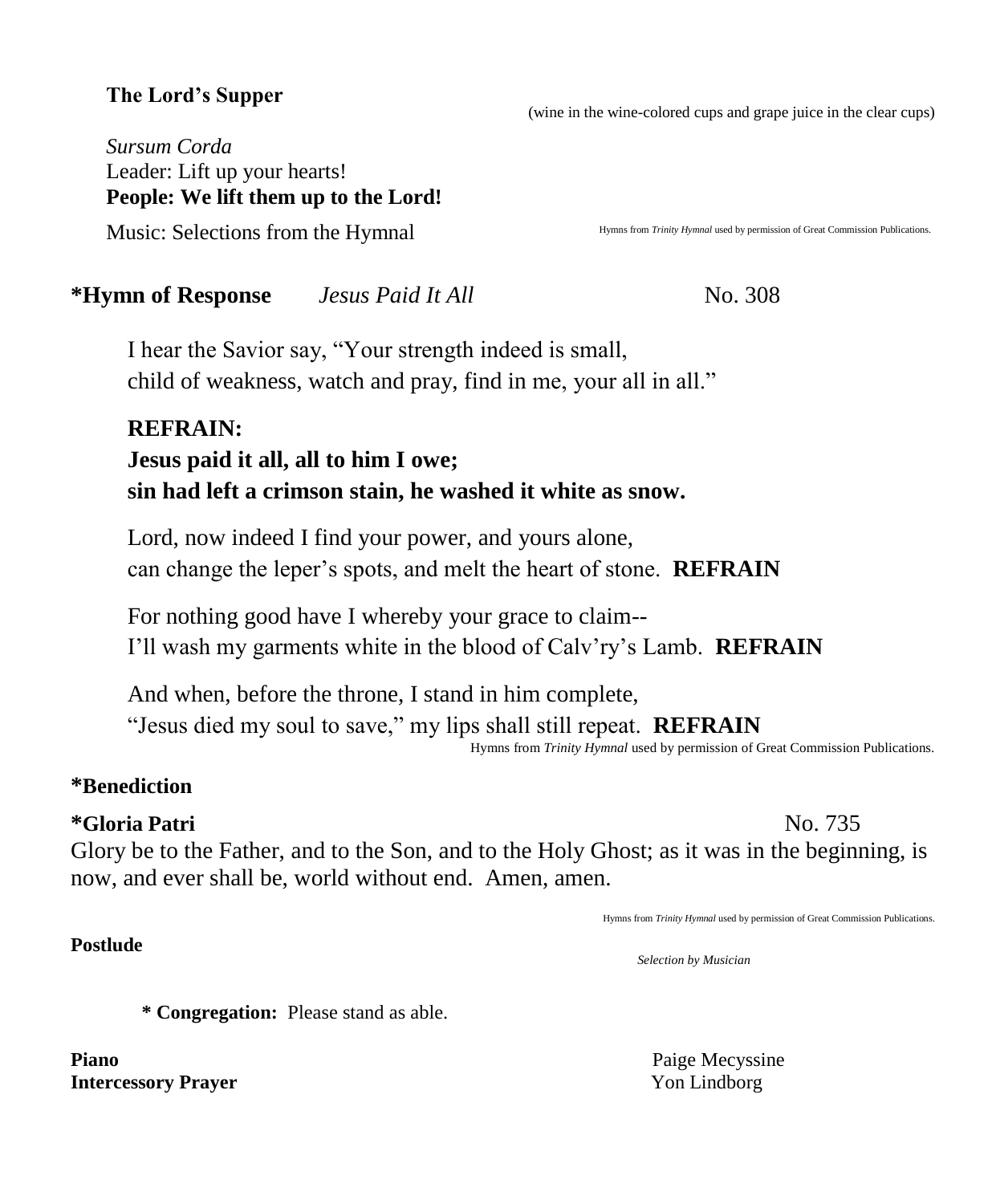# **Weekly Calendar**

| <b>Sunday School</b>          | $9:20$ AM        | <b>SUN 5/1</b>  |
|-------------------------------|------------------|-----------------|
| <b>Worship Service</b>        | 10:30 AM         |                 |
| <b>Family Night</b>           | 6:00 PM          | <b>WED 5/4</b>  |
| <b>Youth Group</b>            | $5:00 - 7:30$ PM | <b>FRI 5/6</b>  |
| <b>Sunday School</b>          | $9:20$ AM        | <b>SUN 5/8</b>  |
| <b>Worship Service</b>        | 10:30 AM         |                 |
| <b>Sunday School</b>          | $9:20$ AM        | <b>SUN 5/15</b> |
| <b>Worship Service</b>        | 10:30 AM         |                 |
| <b>New Officer Ordination</b> | <b>TBD</b>       |                 |

# **Serving the Lord**

|                           | 5/1               | 5/8                  | 5/15                 |
|---------------------------|-------------------|----------------------|----------------------|
| <b>AM Nursery</b>         | Felicia Armstrong | Deanna<br>Curtis     | Yon<br>Lindborg      |
| <b>Greeters</b>           | Arlene<br>Lanenga | Lucy<br>Hrivnak      | Dar<br><b>Stam</b>   |
| <b>Treats/Clean Up</b>    | Sign up           | at the               | welcome desk         |
| <b>Audio</b>              | Grayden<br>Lash   | Jim<br>Martin        | <b>Ben Armstrong</b> |
| <b>Elder of the Week</b>  | Yon Lindborg      | <b>Bruce Hrivnak</b> | Andrew Gretzinger    |
| <b>Deacon of the Week</b> | Jason<br>Lash     | Jim<br>Martin        | Jason<br>Lash        |
| <b>Communion Prep</b>     | Yon Lindborg      | N/A                  | N/A                  |